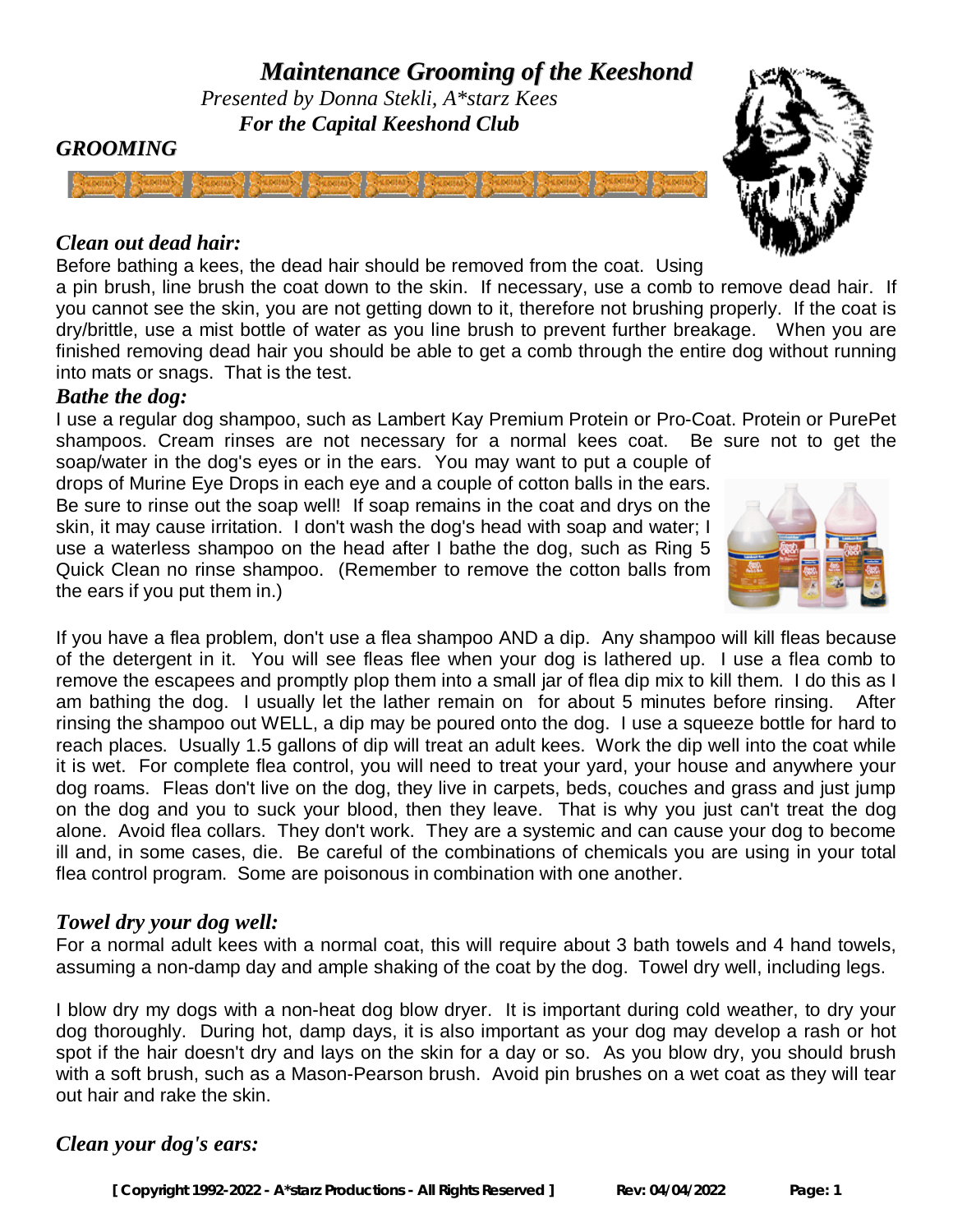Q-tips, cotton balls and baby oil are all you need. Barely get a bit of baby oil on a q-tip and insert into the ear. Clean around the nodules in the ear and all around inside the ear. Contrary to popular belief, it is almost impossible to get to the dog's eardrum without using an "L" shaped instrument. If you dog's ear is particularly dirty, use the cotton balls to wipe it out as you go. If you notice a lot of black dirt in the ears with the dog being sensitive or always itching the ears, have your vet check for mites. Other than that, Kees ears usually don't get very dirty and should not be very oily. If so, that would indicate a problem you should check further.

## *Cut the toenails:*

Toenails! This is a bad topic for most folks. Toenails must be trimmed short on a kees or he will loose the correct cat foot shape, may end up lame and may walk funny and be in pain if the nails get long. You are the boss and must make your dog get through this nasty chore. I do toenails about once every two weeks on my normal crew and every week on show dogs and puppies under a year

old. I use the scissor-type clippers and an electric grinding tool after that to round them off and to further get down to the quick of the nail. If you are afraid of using a grinding tool, a piece of coarse sandpaper stapled to a small piece of wood can act as a dog-emery board for you to obtain good results. Don't invest in metal dog nail files or regular people emery boards. They are a waste of money. If your dog has nails that are long and nasty, you will want to slice off a bit each week to work the quick back.

Don't be afraid to cut the nails. If you accidentally nick one, unless your dog has abnormal clotting, the bleeding will subside in a few minutes. Quick stop powder can be purchased or you can use regular corn starch to clog up a bleeding toe. Don't sympathize with your dog if you cut too close; that will only let the dog know toe nail cutting is awful. At least finish the foot you are on if

you have a bad experience. The next day, finish the entire job.

Cut the hair between the pads of the feet. Dogs perspire in only two places: their tongue and the pads of their feet. In order to keep your kees cool in the summer and provide traction for them all year long, the hair that grows between the pads must be cut.

## *Clean the teeth:*

Tooth scalers

There is more of an awareness of dog dental care today than ten years ago. You can purchase a canine teeth cleaning kit and brush your dog's teeth regularly. You can obtain a tooth scaler and get the plaque off yourself. You can have your vet clean your dog's teeth, but unless they are bad, it is not worth the risk of sedation. The most important thing is to feed a diet that is mainly dry dog food and not the moist or canned foods. Rawhide chews (in moderation) and cow hooves can also be

purchased. I find the cow hooves last a very long time and my dogs work them well and end up cleaning their teeth very nicely. My 9 year old looks like he has the teeth of a 4 year old and my vets are impressed. There is a note of caution, others have experienced their dog=s chipping their teeth on cow hooves. While that has not been my experience, it is a consideration.

# *Clip the hair off your dog's tattoo:*

If you dog is tattooed, be sure to clip the hair around the tattoo so it can be read.

## *Don't shave your Kees:*

Avoid shaving your kees if at all possible. Sometimes, if cut too close, the hair follicles will die and your dog will be bald in the shaved area for the rest of it's life. If your dog must





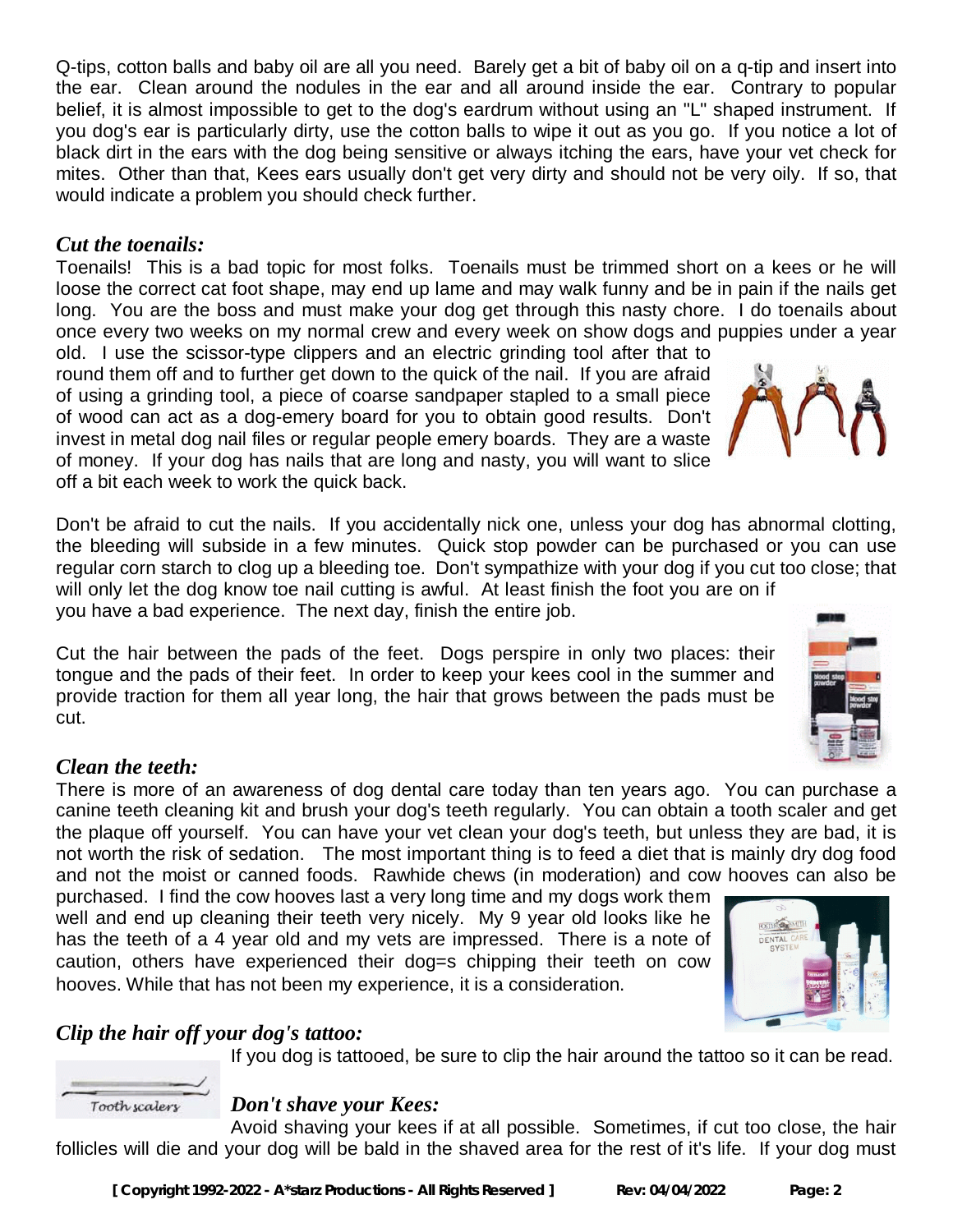undergo surgery, the area shaved may not grow back. This is more of a possibility of the shaving occurs multiple times. Have your vet shave only when absolutely necessary. It is not necessary to shave a dog's leg for a heartworm blood test. If you are considering cutting your dog down for the summer, leave at least 1.5" of hair on the body. The keeshond has a double coat for a reason: to protect their skin. If you remove the hair, the skin is more subjected to pests, sun and dirt which can cause a multitude of problems. Make an intelligent decision when you are considering cutting your kees= coat down. If you would like to discuss the reasons why and why not, feel free to contact a CKC member.

#### *Wintertime coat care:*

If you kees is an inside dog, the heat in your house will dry the coat out in the winter. Use a conditioning spray on your dog a few times a week to keep the coat lustrous and moisturized. This may also keep your dog from getting dry, itchy skin in the winter. You can use Avon Skin So Soft oil mixed 1 part to 7 parts water in a spray bottle and adjust the dilution more or less to suit your dog's needs.

#### *Summertime coat care:*

In the summertime, you may have to bathe your kees more often due to fleas and pests. Depending upon your weather and if your kees has just shed their coat, it is a good idea to mist them. To do this, keep a spray bottle of water in your refrigerator and mist the coat several times a day. This keeps the coat from breaking off while it is growing back and puts a bit of moisture back on.

# *Grooming Tools-Since this doc was written, prices have gone up*

*Pin Brush: Scalpmaster #125, PSI (Toy or Medium size), Safari. (Do not use tipped pin brushes.) Uses: All around body grooming. Cost: Ranges: \$7-\$25 Chris Christensen brushes*



*Bristle Brush: Mason-Pearson, any kind that has boars hair & plastic bristles Uses: During blow drying a wet dog or on a dog that has sensitive skin, or a dog who has blown coat and doesn't have much hair. Cost: Mason-Pearsons are upwards of \$50, Look alikes around \$10-\$25*



*Comb: Original Belgium Greyhound 7* **2***" OR Resco #80 Coarse. Accept no substitutes! (Pictured is the Greyhound comb) Uses: Clean out the coat after brushing. Comb out feathers on front lets. Comb head. Great for getting out dead hair without stripping the coat. Cost: \$12-\$20*

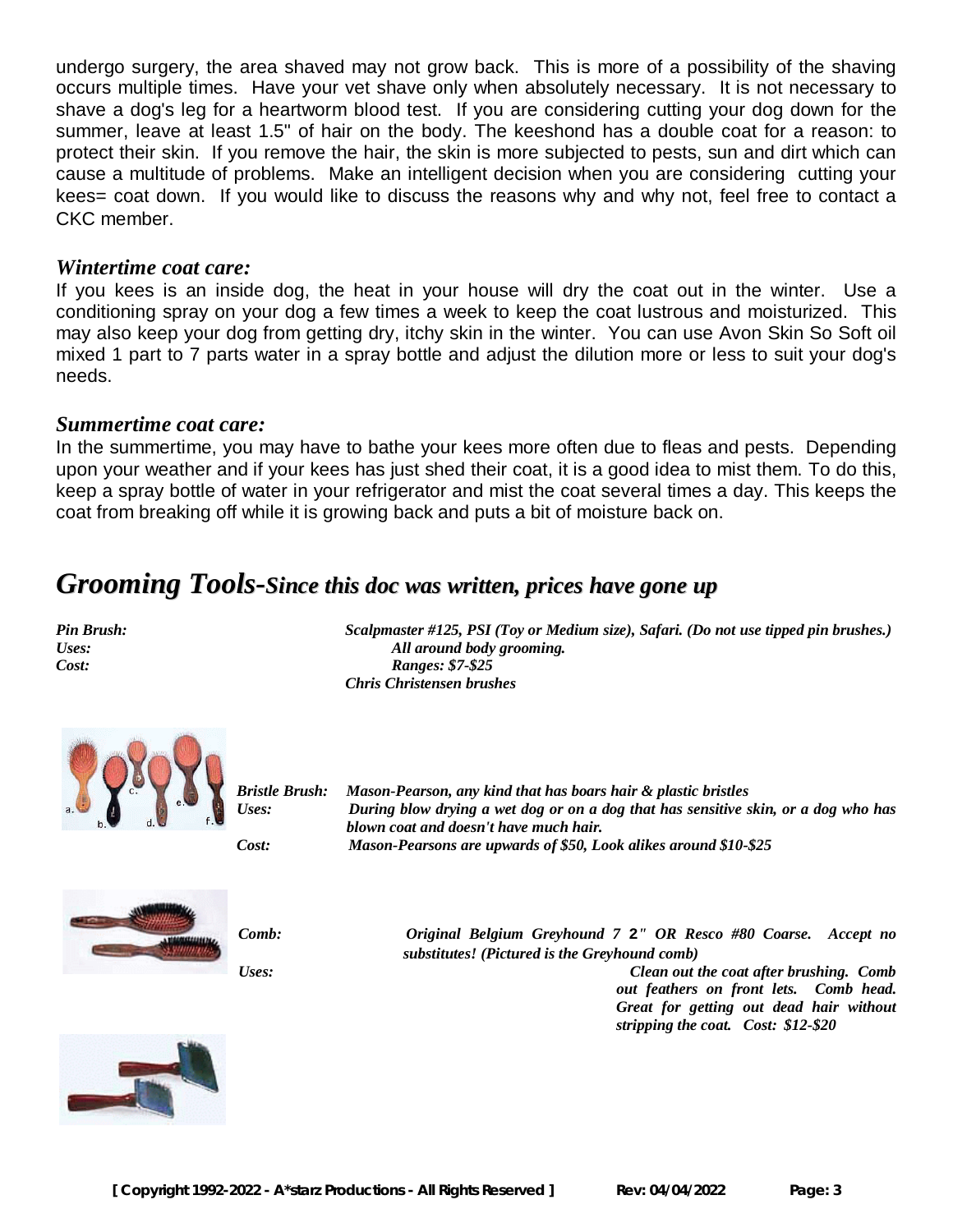*Slicker: Soft Slickers. Either Puppy or Mini sizes for all uses. Uses: The only brushes that work on puppy coats! Brush hocks, legs, head, ears. Cost: \$7-\$12*

*Nail Clippers: Scissor style: Millers Forge scissor style, Guillotine style: Resco or Twinco. Electric grinders: Sears Craftsman dremel-type, cord or cordless. Cost: Regular clippers \$8, electric grinders \$17-\$50*







*style electric or cordless grinder*

*Flea comb: No handled, plastic end with metal teeth. (No photo available) Uses: Get hair off shedding ears, face and for flea removal. Cost: \$5*



The finished product!



*Candee*